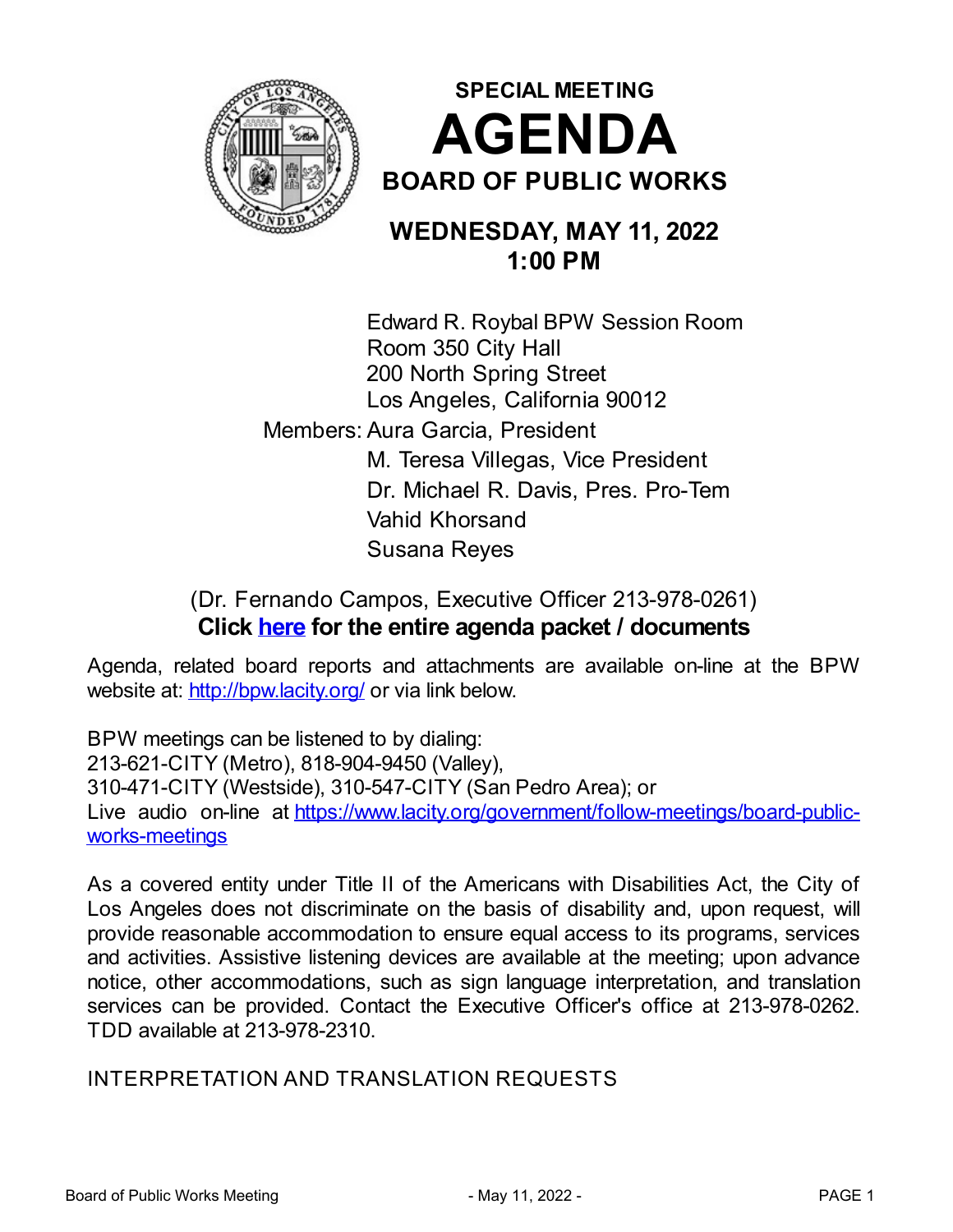Language translation and interpretation may be provided upon requests. To ensure availability, requests need to be submitted to the BPW Secretariat Office at least three working days before the meeting by dialing (213) 978-0262 or emailing bow[ram@lacity.org.](mailto:bpw-ram@lacity.org)

La traduccion del lenguaje puede ser proporcionada bajo solicitud. Para asegurar la disponibilidad, la solicitud puede ser sometida al BPW Oficina del Secretario por lo menos tres dias laborables antes del dia de sesion llamada al (213) 978-0262 o enviando un correo electronico a: **[bpw-ram@lacity.org](mailto:bpw-ram@lacity.org)**.

Written material supporting agenda items can be reviewed prior to each Board meeting at the public counter, 200 North Spring Street Room 355, between the hours of 8:00 a.m. and 4:00 p.m.

### PUBLIC INPUT AT BOARD MEETINGS:

In conformity with the Governor's Executive Order N-29-20 (March 17, 2020) and due to concerns over COVID-19, the Board meeting will be conducted entirely telephonically.

Members of the public who wish to offer public comment to the Board should submit written comments via Google form at https://bit.ly/DPWCommentForm or call +1 669 254 5252 and use Meeting ID No. 161 637 1032. Press # again when prompted for participant ID.

Please click the link below to join the webinar: <https://www.zoomgov.com/j/1616371032>

VOTING AND DISPOSITION OF ITEMS - Items require a majority vote of the entire membership of the Board (3 votes) for approval.

Any member of the Board may move to "reconsider" any vote on any item on the agenda, except to adjourn, suspend the Rules, or where an intervening event has deprived the Board of jurisdiction, providing that said member originally voted on the prevailing side of the item. The motion to "reconsider" shall only be in order once during the meeting, and once during the next regular meeting. The member requesting reconsideration shall identify for all members present the Agenda number, meeting date and subject matter previously voted upon. A motion to reconsider is not debatable and shall require an affirmative vote of three members of the Board.

The Board rules provide that all items adopted by the Board will not be distributed or presented to the Mayor, or other designated office, until the adjournment of the regular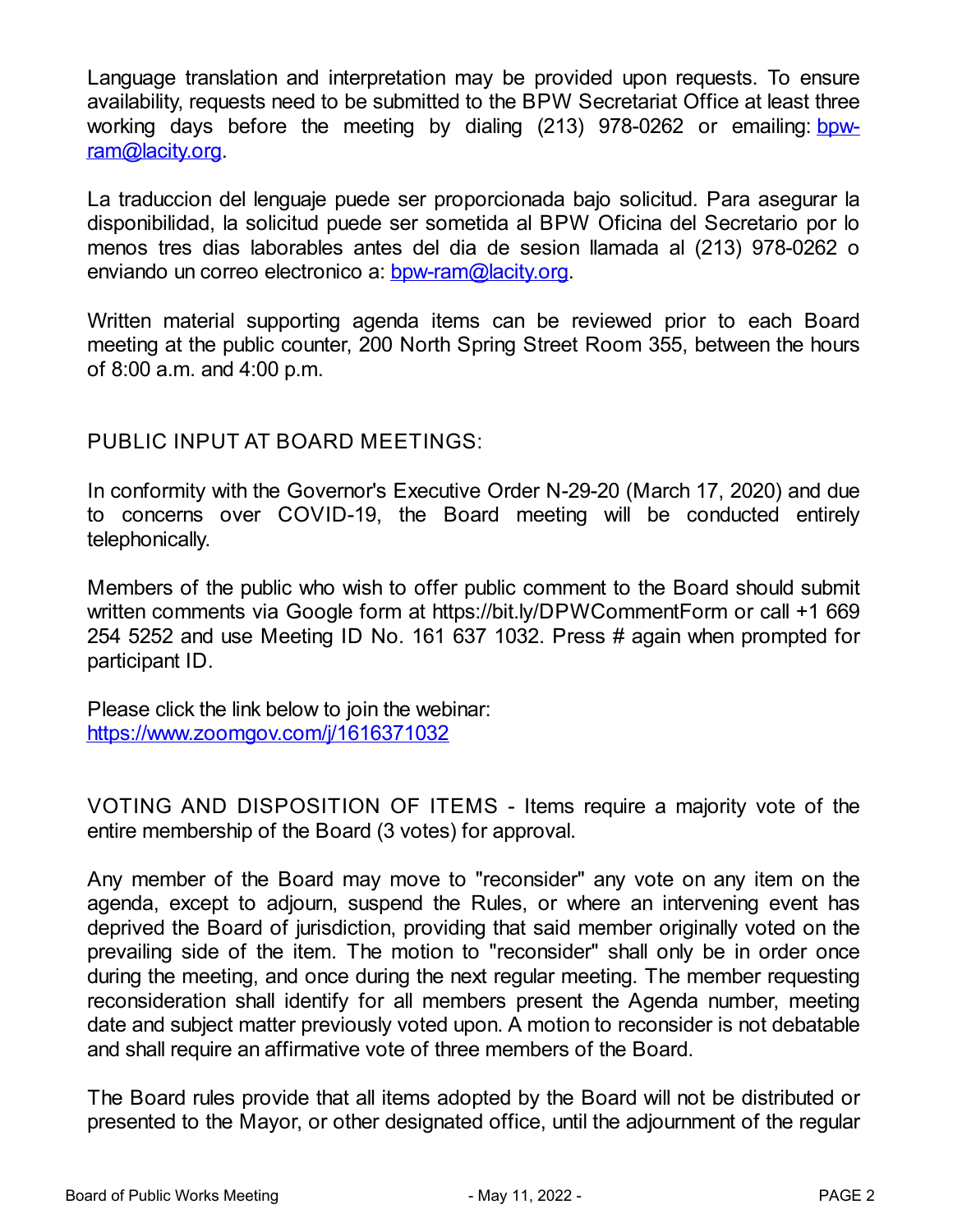Board meeting following the date of the Board action. A motion to send an item "forthwith", if adopted by three (3) votes, suspends these rules and requires the Board Secretariat to forward the matter to the Mayor, or other office, without delay.

PUBLIC COMMENTS: Board will hear public testimony on non-agenda items under the Board's Jurisdiction

NOTICE TO PAID REPRESENTATIVES:

If you are compensated to monitor, attend, or speak at this meeting, City law may require you to register as a lobbyist and report your activity. See Los Angeles Municipal Code 48.01 et [seq](https://ethics.lacity.org/wp-content/uploads/Laws-Lobbying-MLO.pdf). More [information](https://ethics.lacity.org/wp-content/uploads/Laws-Lobbying-MLO.pdf) is available at [ethics.lacity.org/lobbying](http://ethics.lacity.org/lobbying). For assistance, please contact the Ethics Commission at (213) 978-1960 or [ethics.commission@lacity.org](mailto:ethics.commission@lacity.org).

### NEIGHBORHOOD COUNCIL COMMENTS

Discussion with Neighborhood Council representatives on Neighborhood Council Resolutions or Community Impact Statements filed with the City Clerk which relate to any agenda item listed or being considered on this agenda for the Board of Public Works (LAAC 22.819, Ordinance 184243).

### AGENDA ITEMS

## **MOTION(S)**

BPW-2022-0320 (1)

CD 3 BID EXTENSION - MADRID THEATRE [RENOVATIONS](https://cityclerk.lacity.org/CouncilAgenda/CoverSheet.aspx?ItemID=121149&MeetingID=10658) PROJECT - 21622 SHERMAN WAY

Recommending the Board:

- 1. GRANT an extension of the bid date from May 18, 2022 to June 1, 2022; and
- 2. MOVE that the City Engineer advise all prospective bidders of the Board's action by Addendum.

(W.O. E1908443)

### BPW - May 11, 2022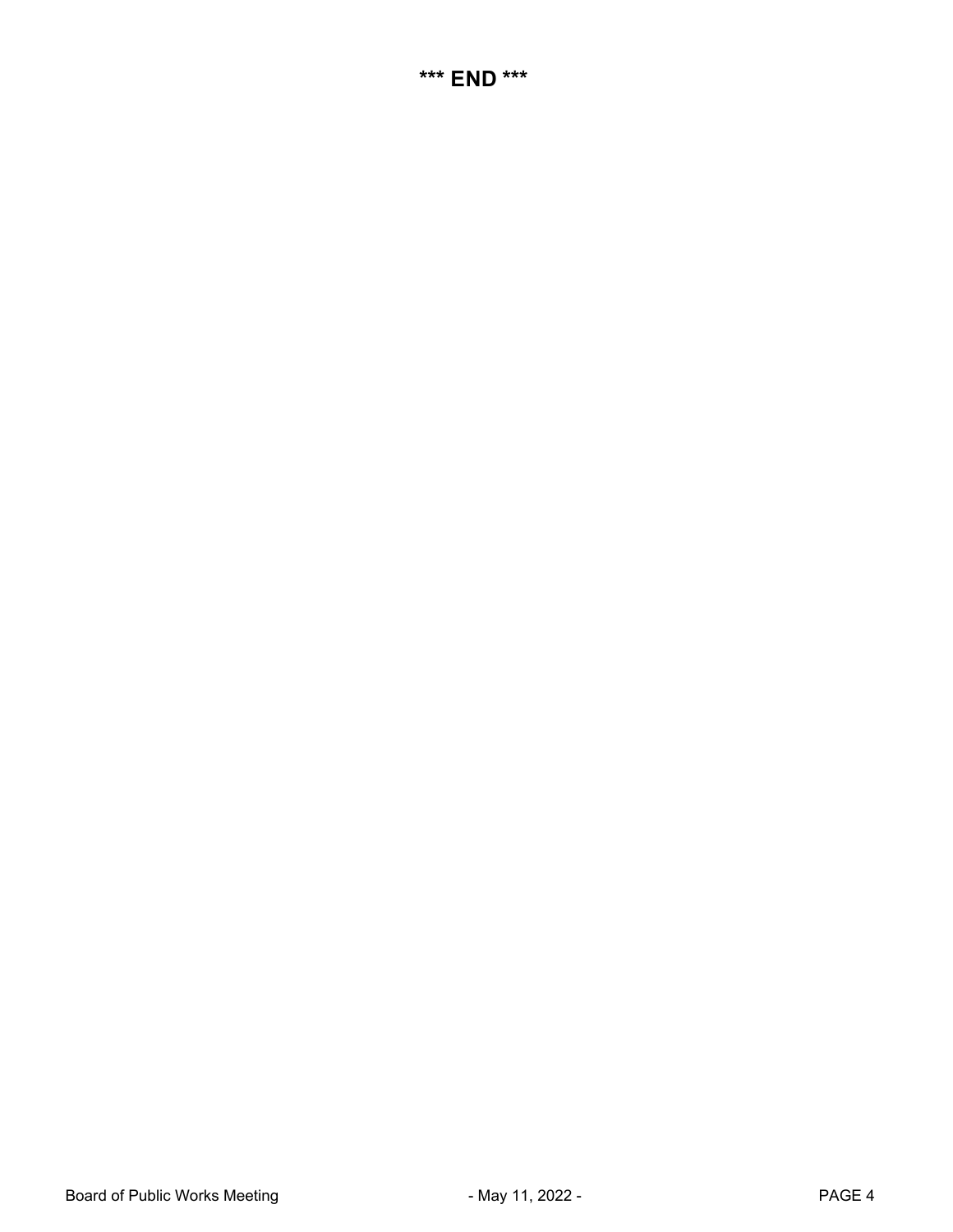```
BPW Meeting - Item (1)
```
BPW-2022-0320

CD 3

### BID EXTENSION - MADRID THEATRE [RENOVATIONS](https://cityclerk.lacity.org/CouncilAgenda/CoverSheet.aspx?ItemID=121149&MeetingID=10658) PROJECT - 21622 **SHERMAN WAY**

Recommending the Board:

- 1. GRANT an extension of the bid date from May 18, 2022 to June 1, 2022; and
- 2. MOVE that the City Engineer advise all prospective bidders of the Board's action by Addendum.

(W.O. E1908443)

ATTACHMENTS: **Description D** BOE 1